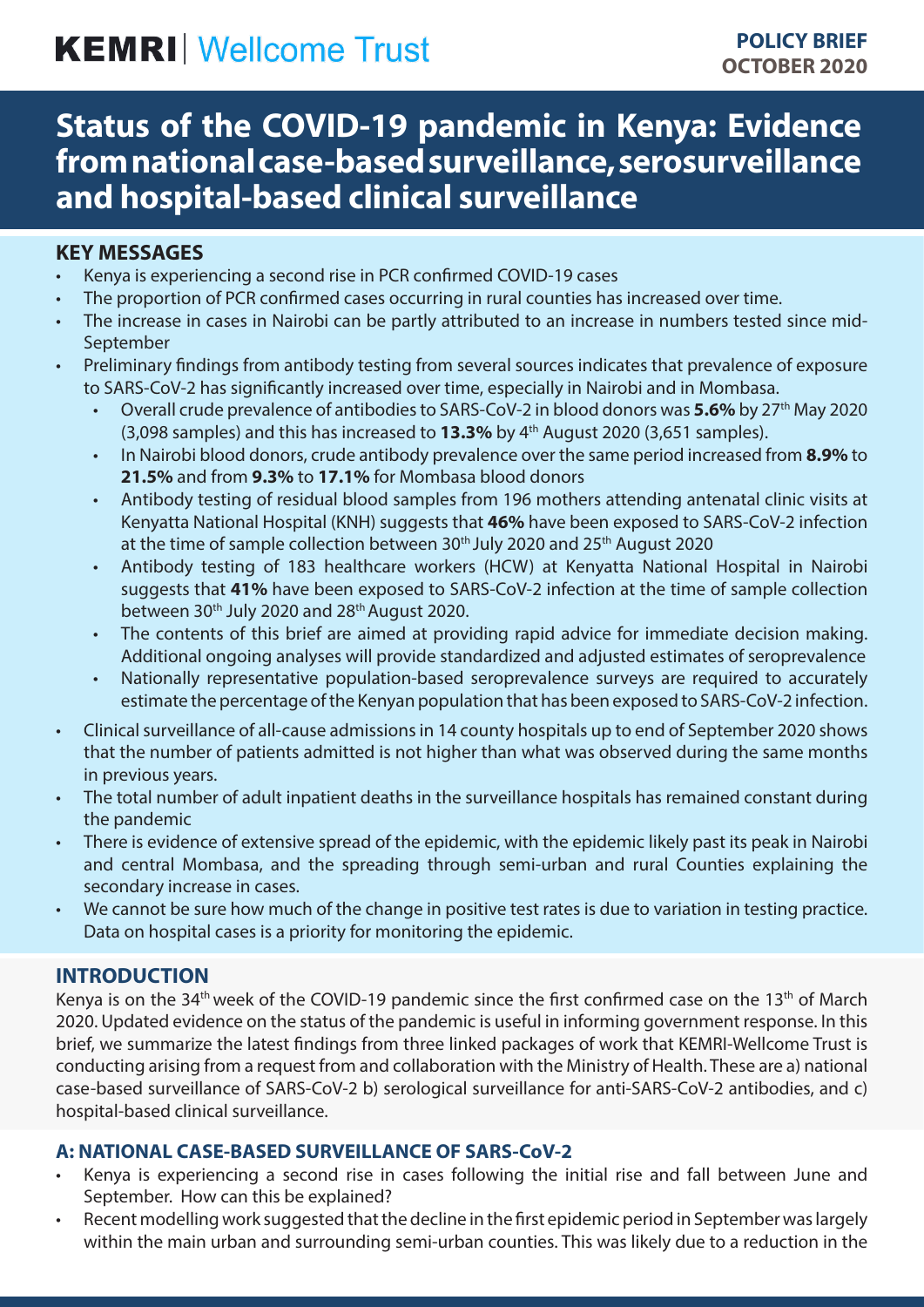number of people in the population that are susceptible because a large proportion of the population (30-40%) had already been infected. It was predicted that the epidemic would move to the more rural counties.

• Data are available for the daily PCR test positive and negative results by county and sub-county from the Ministry of Health. This has allowed a more detailed investigation of the observed patterns.

#### *Findings from National case-based surveillance of SARS-CoV-2*

- The first epidemic period in Kenya was predominantly in the urban settings, less so the semi-urban counties and least in rural counties (Figure 1).
- Rural counties and some urban sub-counties are now contributing considerably more to the current rise in cases



*Figure 1: Trends in case numbers for urban, semi-urban and rural counties*

- There has been considerable change in the numbers tested over time and there may be associated changes in testing strategy which could partly explain the trends. The recent rise in cases is being accompanied by increasing numbers of tests, particularly in Mombasa and Nairobi from early and mid-September, respectively (Annex 1 and 2)
- The proportion of tests PCR positive has also increased in recent weeks for example in Nairobi (Annex 1), and the rest of the country (excludes Mombasa, Nairobi, Kajiado, Machakos and Kiambu) (Annex 4).
- The rise in proportion positive might also reflect changes in those who are being tested and their likelihood of being positive (The ministry of Health has indicated a shift to a more targeted approach to testing high risk and symptomatic populations).
- Overall, the current case pattern is consistent with the earlier modelling findings

# **B. SEROLOGICAL SURVEILLANCE FOR ANTI-SARS-CoV-2 ANTIBODIES**

- Active virus infection can be detected by running PCR tests on nose/throat swab samples. The test stays positive for about two weeks.
- Whether a person has been infected before can be detected by testing the blood for antibodies. Antibodies are thought to stay positive for several months
- Testing a sample of the population for antibodies tells us how many people have already been exposed to the virus at some time in the past.
- KEMRI-Wellcome has developed an antibody test based on protocols developed in the USA
- The antibody test correctly classified 901 of 910 pre-pandemic samples as seronegative, and 166 of 179 samples from SARS-CoV-2 PCR positive individuals as seropositive. This means the assay has a specificity of 99.0% (95% CI 98.1-99.5%) and sensitivity of 93% (95% CI 87.9-96.1%).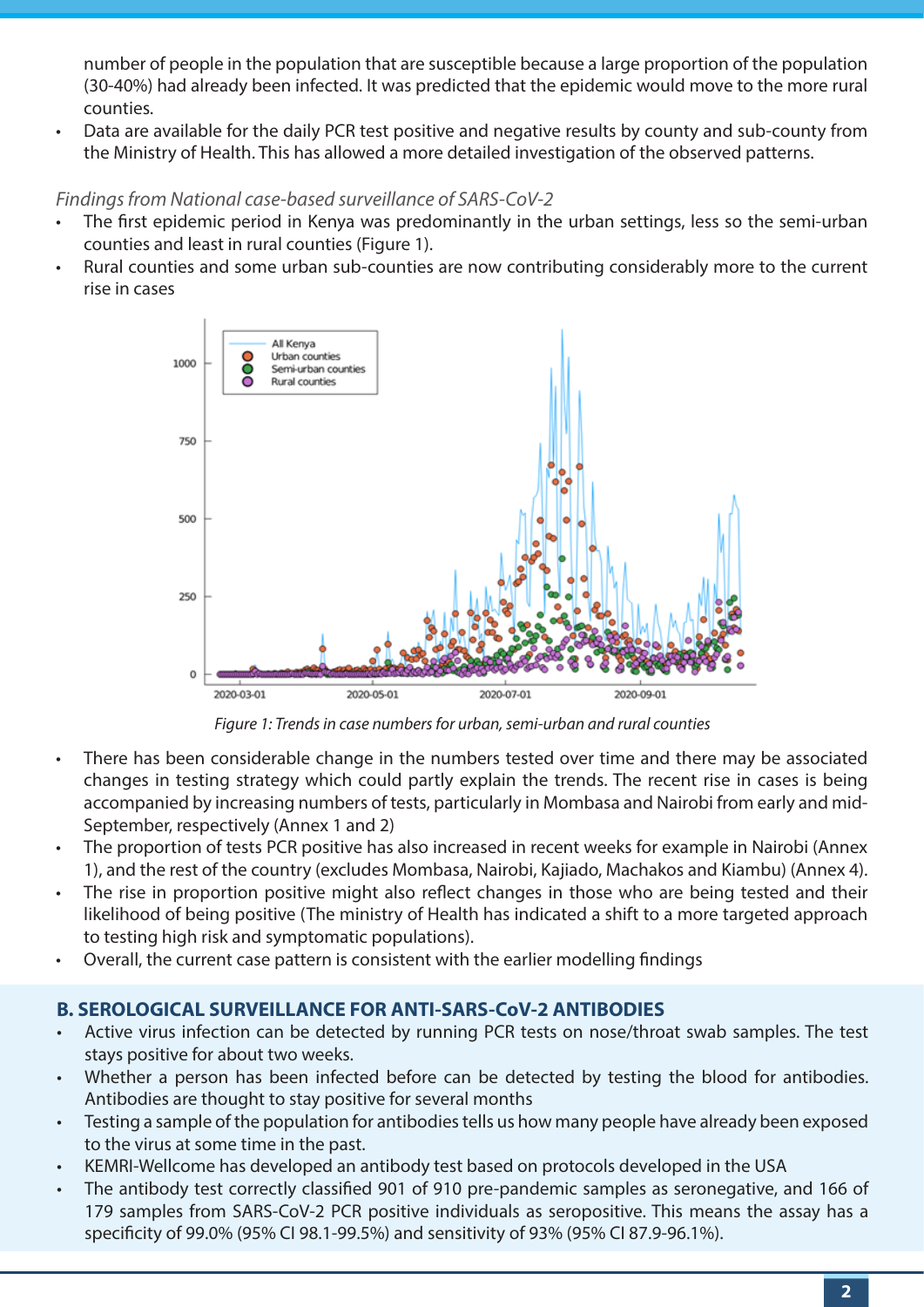- The ideal way of estimating exposure to COVID-19 in the Kenyan population would be visiting randomly selected, nationally representative sample of homesteads to collect and then test blood samples.
- While efforts to conduct population level SARS-CoV-2 antibody surveys are in progress, results from SARS-CoV-2 antibody testing of blood donors and other populations such as women attending antenatal clinics can provide insights into the cumulative exposure of the Kenyan population to this virus and the spread of the COVID-19 pandemic in the country.
- The findings presented in this brief represent preliminary unadjusted seroprevalence. Ongoing analyses will report standardised and adjusted estimates.
- **i. SARS-CoV-2 antibody prevalence among blood donors in Kenya**
	- There are two batches of blood samples used in this analysis. The first batch consists of 3,098 samples earlier reported on and donated between 30/04/2020 and 16/06/2020 (median 27/05/2020). The second batch consists of 3,651 samples donated from 14/05/2020 to 30/09/2020 (median 04/08/2020)

#### *Findings from SARS-CoV-2 antibody surveillance among blood donors*

- The overall crude SARS-CoV-2 antibody prevalence among blood donors has increased 2.4-fold over time from 5.6% to 13.3%
- The crude antibody prevalence was similar for both sexes in the two periods
- Two of the three urban counties with the highest antibody prevalence in the first collection, Mombasa and Nairobi both had more than a 2-fold increase in antibody prevalence from 9.3% to 17.1% and 8.9% to 21.5% respectively (Table 1).
- A notable increase in antibody prevalence is also seen for Kwale, Kilifi, Counties in Nyanza other than Kisumu, in the Rift Valley and other Counties in the Eastern/North Eastern regions.
- An additional 3397 blood donor samples from batch 2 are still undergoing testing. So, some of these results may change.

|                        | Batch 1 (30/04 to 16/06/20) |     |                                            |                                      | Batch 2 (14/05 to 30/09/20) |                                          |                                            |
|------------------------|-----------------------------|-----|--------------------------------------------|--------------------------------------|-----------------------------|------------------------------------------|--------------------------------------------|
| Region                 | County                      | N   | Number of<br><b>SARS-CoV-2</b><br>positive | Crude<br>Seroprevalence<br>% (95%CI) | N                           | <b>Number of SARS-</b><br>CoV-2 positive | <b>Crude</b><br>seroprevalence%<br>(95%CI) |
| Coast                  | Mombasa                     | 550 | 51                                         | $9.3(7.0-12.0)$                      | 1102                        | 189                                      | 17.1 (15.0-19.5)                           |
|                        | Kwale                       | 236 | 12                                         | $5.1(2.7-8.7)$                       | 253                         | 52                                       | 20.6 (16.0-26.0)                           |
|                        | Kilifi                      | 485 | 24                                         | $4.9(3.2 - 7.3)$                     | 252                         | 35                                       | 13.8 (10.1-18.7)                           |
|                        | Others                      | 252 | 3                                          | $1.2(0.2-3.4)$                       | 156                         | 10                                       | $6.4(3.5-11.5)$                            |
| <b>Nairobi</b>         | All                         | 235 | 21                                         | $8.9(5.6-13.3)$                      | 153                         | 33                                       | 21.5 (15.8-28.8)                           |
| <b>Central</b>         | All                         | 105 | $\overline{7}$                             | $6.7(2.7-13.2)$                      | 884                         | 77                                       | $8.7(7.0-10.8)$                            |
| Eastern/<br>N. Eastern | Machakos                    | 145 | 9                                          | $6.2$ (2.9-11.4)                     | 81                          | $\overline{4}$                           | 4.9 (1.9-12.4)                             |
|                        | Others                      | 97  | $\overline{2}$                             | $2.1(0.3-7.3)$                       | 61                          | 6                                        | $9.8(4.5-20.2)$                            |
| <b>Nyanza</b>          | Kisumu                      | 197 | 14                                         | $7.1(3.9-11.6)$                      | 9                           | $\mathbf{0}$                             |                                            |
|                        | Others                      | 245 | 16                                         | $6.5(3.8-10.3)$                      | 78                          | 15                                       | 19.2 (11.9-29.5)                           |
| <b>Rift valley</b>     | Uasin<br>Gishu              | 376 | $\overline{3}$                             | $0.8(0.1-2.3)$                       | $\overline{\phantom{a}}$    | $\overline{\phantom{a}}$                 |                                            |
|                        | Others                      | 105 | 5                                          | 4.8(1.6, 10.7)                       | 500                         | 51                                       | $10.2(7.8-13.2)$                           |

*Table 1. SARS-CoV-2 Antibody prevalence in Kenyan blood donors by region/County by period of collection*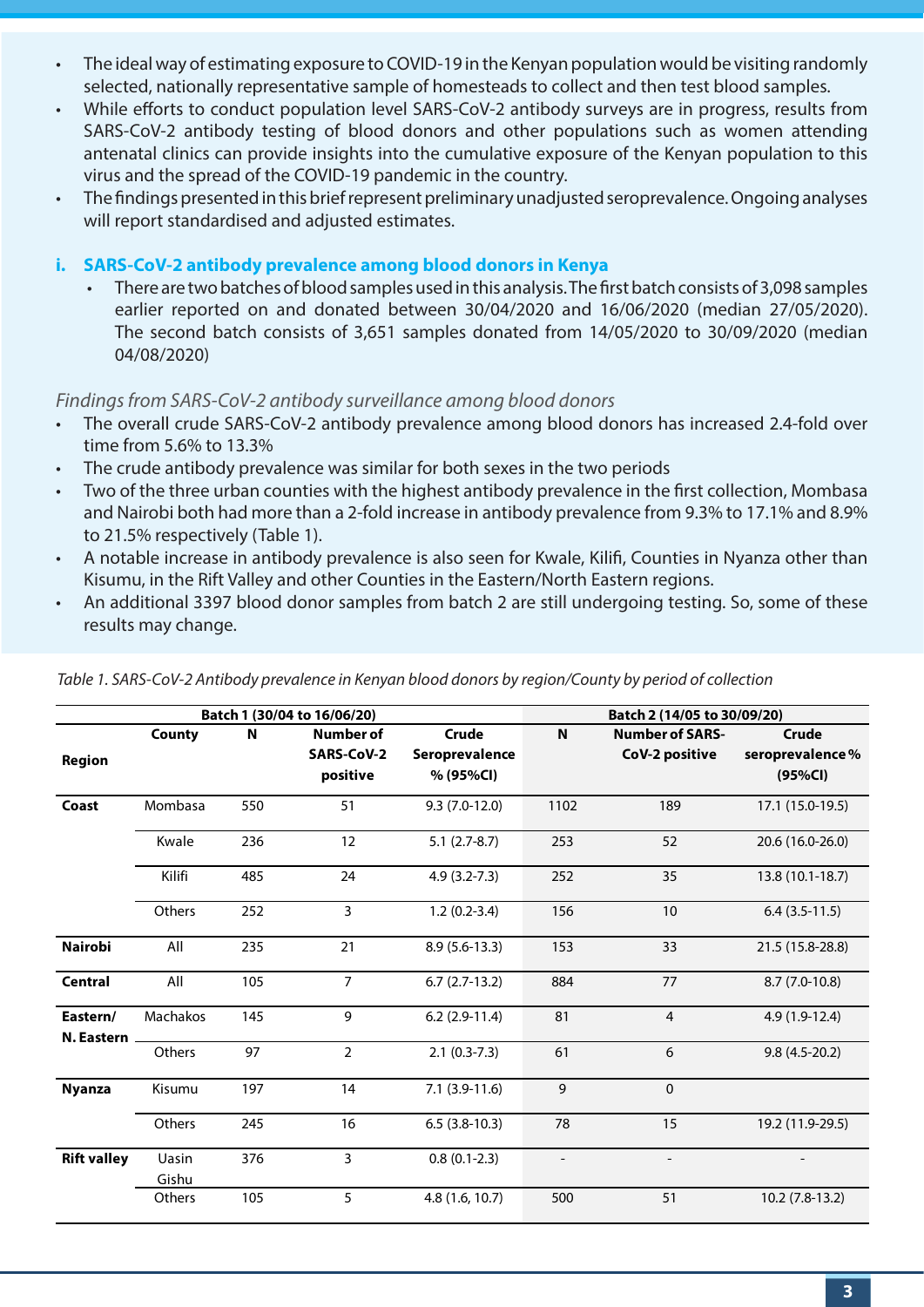- **ii. SARS-CoV-2 antibody prevalence among mothers attending antenatal care (ANC) at Kenyatta National Hospital (KNH)**
- The Kenya Demographic and Health Survey in 2014 reported that 96% of pregnant Kenyan women had attended at least 1 ANC visit.
- ANC visits at KNH should represent a relatively unbiased selection of the female population of childbearing age within the KNH catchment area.
- The analysis is based on a sample of 196 residual blood samples of mothers attending ANC at KNH between the 30th July and 25th August

#### *Findings from SARS-CoV-2 antibody surveillance among KNH ANC attendees*

- Antibody testing suggests that 46.4% of mothers have been exposed to SARS-CoV-2 virus.
- Further analyses including samples collected from ANC clients in other parts of the country over a similar period will explore possible reasons for the difference in seroprevalence among ANC clients and blood donors

#### **iii. SARS-CoV-2 antibody prevalence among Health Care Workers at Kenyatta National Hospital**

- Antibody testing among HCW can tell us how many of them have been exposed to SAR-CoV-2. However antibody testing cannot conclusively determine whether exposure to the virus occurred during the course of their work or from interactions with other members of the community.
- This analysis is based on a sample of 183 HCW at Kenyatta National Hospital who volunteered to provide their blood samples for testing.
- Additional samples are being collected from HCW at KNH and other sites in Kenya to provide a better understanding of the frequency and pattern of infection among HCW.

#### *Findings from SARS-CoV-2 antibody surveillance among KNH healthcare workers*

- Antibody testing suggests that ~41% of HCW at Kenyatta National Hospital have been exposed to SARS-CoV-2 infection.
- There might be differences in risk of exposure to SARS-CoV-2 by cadre among HCW however the numbers are too few to examine the differences conclusively.
- The exposure is similar to that seen among expectant mothers at ANC visits, suggesting that exposure may be from the community.

# **C: SENTINEL SYNDROMIC SURVEILLANCE OF SEVERE ACUTE RESPIRATORY INFECTIONS IN KENYA**

- Sentinel surveillance provides data to allow for timely and accurate monitoring of COVID-19 in Kenya and provide an early warning signal of the likelihood of the pandemic to overwhelm the capacity of the health system.
- The number of hospitalised cases of severe acute respiratory infection (SARI) may be indicative of the disease burden in the population, assuming good access to care.
- Sentinel clinical surveillance for SARI has been established in 14 government county hospitals<sup>1</sup> as an extension of an existing partnership between KEMRI-Wellcome Trust Research Programme (KWTRP), Ministry of Health (MOH), Kenya Paediatric Association, and participating county hospitals across the country known as the Clinical Information Network.

#### *Key findings from sentinel syndromic surveillance of SARI*

- There was a notable decline in all-cause admissions in March coinciding with the start of the pandemic and immediate introduction of containment measures
- The number of hospital admissions has been increasing from June to September
- At the end of September 2020, on average, the inpatient numbers were not higher than those observed at a similar period in 2018 and 2019 (Figure 2).
- Recent health worker strikes in various counties has had a negative effect on hospital admissions
- Approximately one in three patients admitted to the sentinel surveillance hospitals presented with signs

<sup>1</sup> Naivasha CH, Bungoma CRH, Migori CRH, Kakamega CRH, Machakos CRH, Kisumu CH, Embu CRH, Busia CRH, Mama Lucy, Homa Bay CRH, Kiambu CRH, Kitale CRH, Mbagathi CRH, Kilifi CRH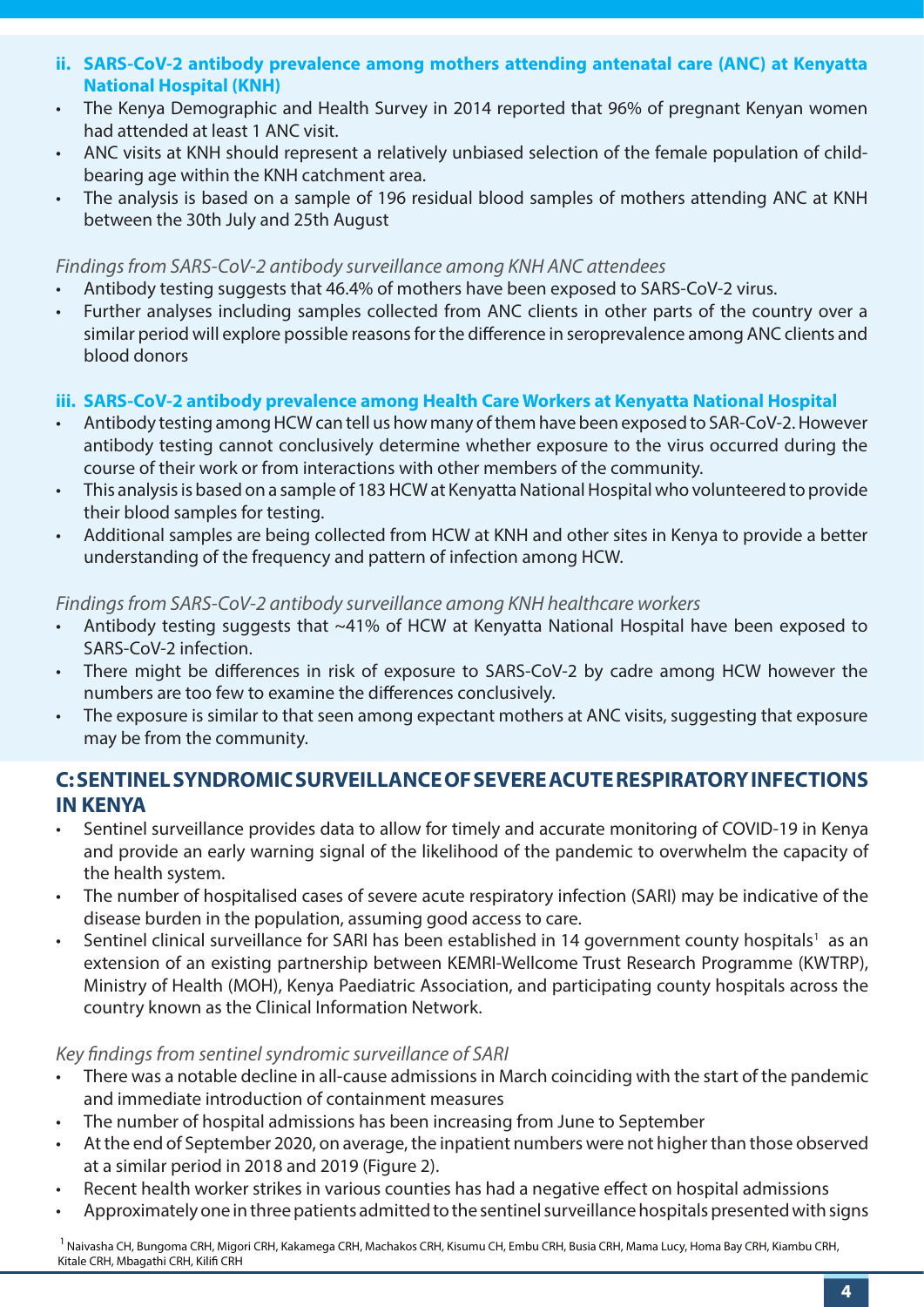of severe acute respiratory illness. This ratio has remained constant over the period of the surveillance

- The number of inpatient deaths has remained relatively stable during the pandemic.
- Testing rates among admitted inpatients remain low which hinders interpretation.
- We are aware of reported pressure on private hospitals for bed space, but this is not supported by our sentinel surveillance of Government facilities.
- Hospital-based surveillance with representation from all counties is required to accurately monitor the trends of severe cases in the country.



*Figure 2: Trends in discharges and deaths in hospital-based sentinel surveillance sites from January 2018 to September 2020*



*Annex 1: Number of tests and proportion positive in Nairobi County*



*Annex 2: Number of tests and proportion positive in Kiambu, Kajiado and Machakos Counties*

# **Annexes**